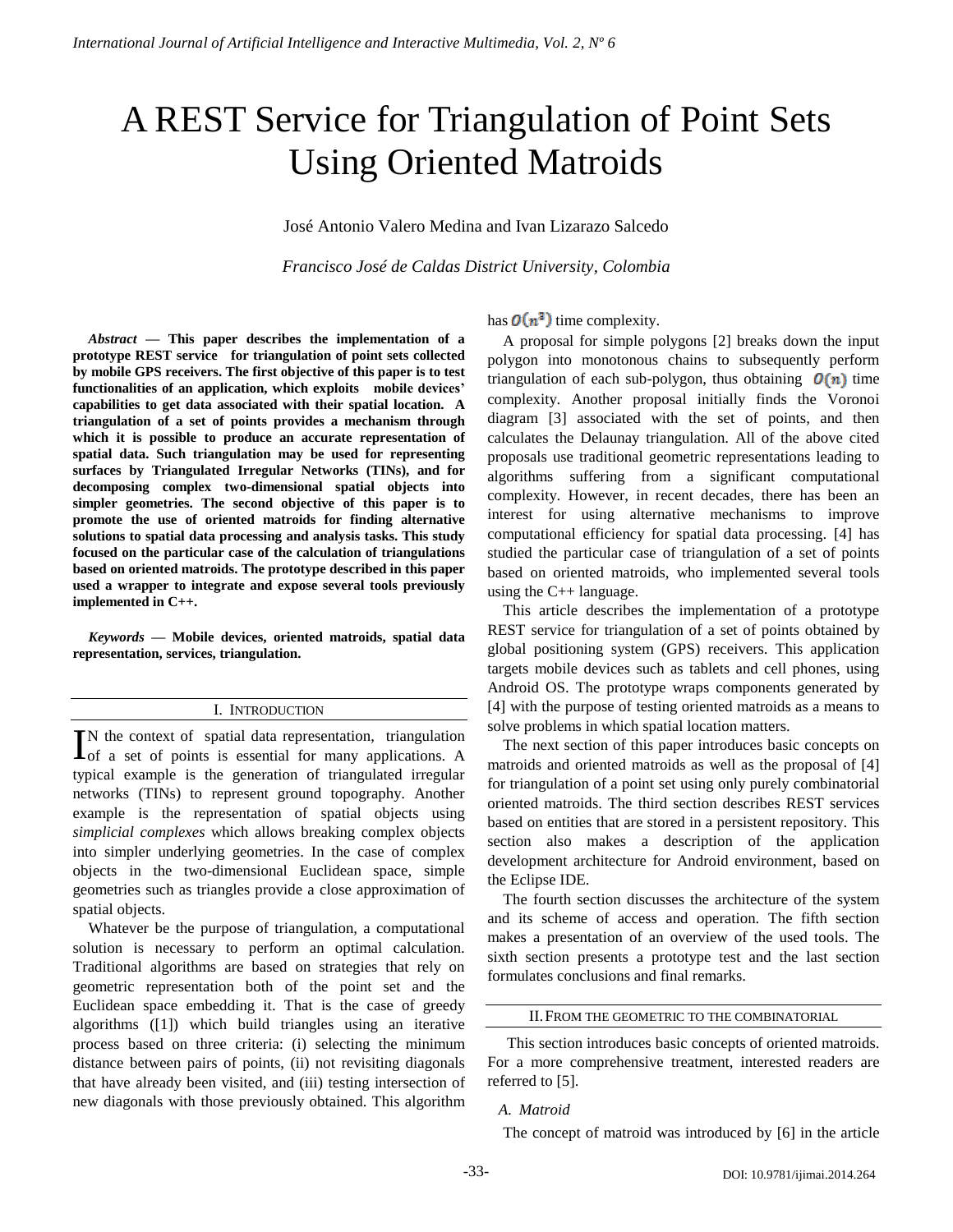entitled "On the abstract properties of linear dependence". Whitney describes the approach with respect to a given matrix and its columns, in such a way that any subset of these columns forms a matrix with a particular range. Considering the columns as abstract elements, a matroid with range given by the number of linearly independent columns is formed.

According to [**¡Error! No se encuentra el origen de la referencia.**] from a matrix over any field, it is possible to define a matroid. In particular, the interest from a computational point of view is on finite fields, such as the Galois fields  $GF(p^k)$ , which give exactly  $p^k$  elements when p is a prime number. With  $k = 1$  the  $GF(p)$  field can be seen as the set  $\{0,1,2,\ldots,p-1\}$  with operations of addition and multiplication module *p*. The obtained matroid is called a *vector matroid*.

The concept of graphic matroid is introduced in [7] based on the set of edges of a graph and the set of subsets of arcs of the same graph that does not contain all the arcs in any cycle, with the peculiarity that non isomorphic graphs may have isomorphic matroids.

The formulation of affine matroid [8] is based on the concept of affine independence against affine sets (in  $\mathbb{R}^2$  they are the empty set, the points themselves, the straight lines and the plane itself); thus, given a set of points in the plane and a set of affine independent subsets of them, there is a matroid called *affine matroid*.

## *B. Oriented Matroids*

According to [8], geometry of matroids is based on what affine or linear sets provide but it lacks a structure of convexity. There is neither notion of duality or intermediation between the points of a straight line, nor existence of hyperplanes separating the space into two half-spaces. According to [8], vector spaces do not have enough structure to support a theory of convexity; therefore, it is not sound to expect matroids to do it. Authors state the need of providing an additional framing (i.e. an orientation) to the matroids from which the convexity may arise. In a nutshell, that is the theory of oriented matroids.

In [9], it is contended that the oriented matroid of a finite set of points draws information from the relative position and orientation from the configuration, which can be provided by a list of signs that encode the orientation of all its bases. Although in the passage from a specific point's configuration to its oriented matroid, metric information is lost, many of the structural properties have their counterpart in the combinatorial level of oriented matroid. That is to say that oriented matroids describe the structure of incidence between the elements of the matroid and their respective hyperplanes, as well as they encode the position of the elements relative to the hyperplanes; i.e. which items fall on the positive side, which ones on the negative side and which ones inside the hyperplane [10].

## *C. Computational calculation of triangulations*

In [4], it is introduced a procedure to perform triangulation from a set of points based only on the combinatorial structures of the associated oriented matroid. Authors state that triangulations are a basic means for decomposing complex objects into simpler ones. According to [4], for a configuration  $\mathcal A$  with  $n \, d$  – dimentional points, a *T* subset of subsets of  $\mathcal{A}$ , each one made of  $\mathbf{d} + \mathbf{1}$  elements, is a triangulation if and only if

$$
\bigcup_{\sigma \in T} conv \; \sigma = conv \; \mathcal{A} \tag{1}
$$

and

$$
conv \sigma \cap conv \sigma' = conv(\sigma \cap \sigma') \ \forall \sigma, \sigma' \in T
$$
 (2)

The contribution of [4] is that, instead of using expensive linear programming with exact arithmetic to ensure the two aforementioned conditions, authors use purely combinatorial checks based on the oriented matroid  $\mathcal{A}$ . To check whether the first condition is met the set of all circuits of  $\mathcal A$  is used and it is verified that for every pair of subsets of  $\sigma, \sigma' \in T$  there exists a circuit  $(Z^+, Z^-) \in \mathcal{A}, Z^+ \subseteq \sigma y Z^- \subseteq \sigma'$ .

On the other hand, to check purely combinatorial fulfillment of the second condition, the set of all co-circuits of  $\mathcal A$  is used. There is a co-circuit for each affine hyperplane  $(d-1)$  – dimensional extending by subsets of A, which includes all points of  $\mathcal A$  that are on the positive side ( $\mathcal C^+$ ) and all the points of  $\mathcal A$  that are on the downside  $(C^-)$  of the hyperplane. For final checking of the second condition, it is verified that, for each  $\sigma \in T$ , each cocircuit of  $\sigma$  contained by itself, whose sets  $C^+$  and  $C^-$  are both not empty, must have a  $\sigma' \in T$  that also contains itself.

In accordance with [4], as long as circuits of  $\mathcal A$  determine in a purely combinatorial fashion their co-circuits and vice versa, and since the matroid of  $\mathcal A$  is defined by anyone of such cocircuits, the number of possible triangulations of  $\mathcal A$  set depends only on its oriented matroid. The passage from the geometry to the combinatorics associated with  $\partial$  is established through the concept of its chirotopo [11] [12].

$$
\chi: \begin{cases} \binom{d}{d+1} \to \{+, -, 0\} \\ (i_1, i_2, \dots, i_{d+1}) \mapsto sign(\det(a_{i_1}, a_{i_2}, \dots, a_{i_{d+1}})) \end{cases} \tag{3}
$$

A chirotopo assigns its orientation to each ordered base of  $\mathcal A$ . The circuits of  $\mathcal A$  can be calculated based on all subsets of  $d + 2$  elements of A and its cocircuits, using all its subsets of d elements and the calculation of the associated chirotopos. In [4] proposes several algorithmic solutions for triangulation, ranging from obtaining one of the several possible triangulations to obtaining all possible number of triangulations, by using only combinatorial structures associated with the oriented matroid of the points set. These algorithms were implemented in the package TOPCOM (Triangulations of Point Configurations and Oriented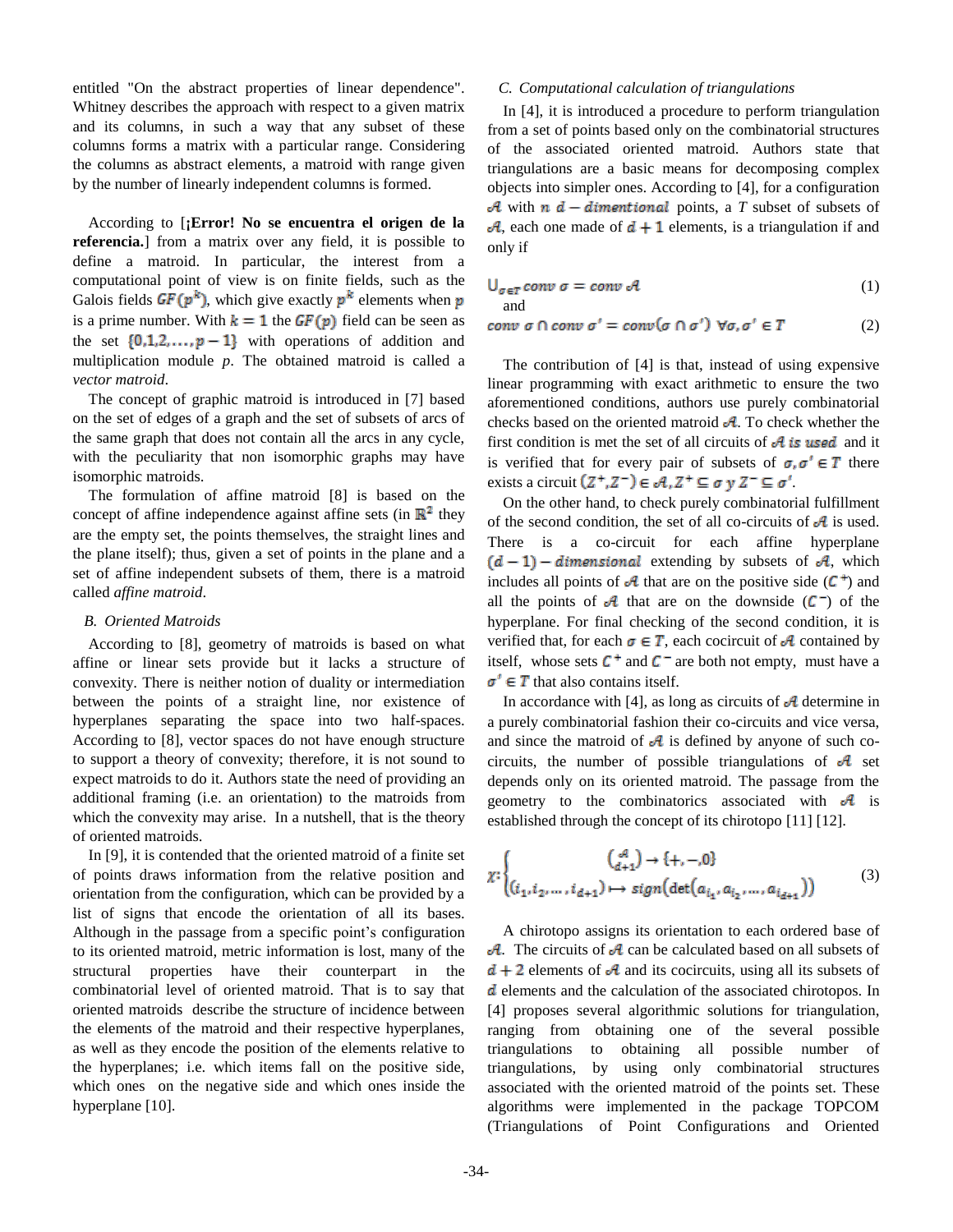Matroids) looking for a minimum time complexity and a maximum efficiency [4].

## III. TECHNOLOGICAL DEVELOPMENT ENVIRONMENT

This section discusses web development concepts useful for using oriented matroids as alternative means for representation and implementation of computational solutions involving spatial location of data.

The main reason for adopting a Web implementation was to provide high availability for the triangulation functionalities proposed by [4]. In a similar way, the choice of the mobile devices environment with Android support leaned on the idea of having a source of sets of points that would be highly available. As it is well known, using a mobile device such as a GPS enabled tablet or a cell phone is something quite common these days.

## *A. REST webservices*

Possibilities for providing online Web capabilities are very different, including solutions based on APIs such as Sockets, XML-RPC or RMI-based components. This article used Web services REST - REpresentational State Transfer [13], as a platform for implementation that provides transparent access to resources possibly including persistent repository storage.

REST was originally introduced as an architectural style for building systems hypermedia distributed on a large scale. The architectural style REST rests on four principles:

--Identification of resources via URIs which outline a set of resources identifying which elements customers interact with.

--Uniform interface which allows user to manipulate the resources using a predefined set of operations: *create* (PUT), *read* (GET), *update* (POST) and *delete* (DELETE).

--Self-descriptive messages, through which resources are uncoupled from their representation to allow content's access in a variety of formats (XML, JSON, etc.).

--Interactions with state through hyperlinks are enabled causing that resource's interactions be stateless, i.e. request messages are self-contained.

The REST services build on well-established W3C protocols (HTTP, XML, etc); thus, their creation should be fairly simple. Effort to building REST services clients is low since testing can be done using any Web browser.

On the other hand, since messages are contained in the URI, a major constraint arises when the associated data set is large enough to exceed the maximum size to be considered a well formed URI.

REST constrains the interface of a resource to its generic uniform interface with predefined operations, and there is very little to choose in terms of available operations. Therefore, a lot of effort should be put on defining which resources need to be exposed. Furthermore, it is necessary to assess whether the four operations are applicable to each resource exposed. In addition, it is also necessary to establish what is the application's semantics associated to each individual resource.

Since REST services are built directly over the HTTP

transport protocol, nothing has to be decided about the communication protocol to use. On the other hand, REST has no preset format to adjust the data with. As this issue can be negotiated, it is possible to use different formats such as XML, JSON, or even the SOAP itself.

## *B. Development environments for Android*

Android is undoubtedly one of the most popular platforms for mobile devices in the world such that the manufacturers of this devices use it in a very high proportion. Android is an operating system based on Linux, an open, free and crossplatform operating system, so there are a very nice set of tools for application development. Android provides all the necessary interfaces for developing applications that require access to the basic functionality of mobile devices (i.e. network interface, GPS, etc.) in the Java programming language.

All of the functionalities required in the development of an application for Android are available in its Software Development Kit (SDK). As alternative it is possible to use libraries released by Google as part of its Google Play Services.

The primary IDE environment is the open source tool Eclipse, which also has a plugin, which provides an Android image, with which it is possible to perform application development for Android on any operating system using this emulator for testing [14].

Each Android application uses an own process identified by its ID, and it is the only process accessing user files. The devices have a unique focus, the main application, which is the application visible on the screen, but they can run several applications in the background, each one with its own stack of tasks. The pile of tasks is the sequence of execution of processes in Android. They consist of activities that are stacking as they are invoked, and can only be terminated when the tasks above are completed.

## IV. WEB SERVICE FOR TRIANGULATION OF SETS OF POINTS

As mentioned above, the prototype service of point set triangulation was planned in order to be a highly available service, so it was arranged as a Web service REST with the access mode shown in **Fig. 1**.



Fig. 1 Access mode of triangulation service based on oriented matroids.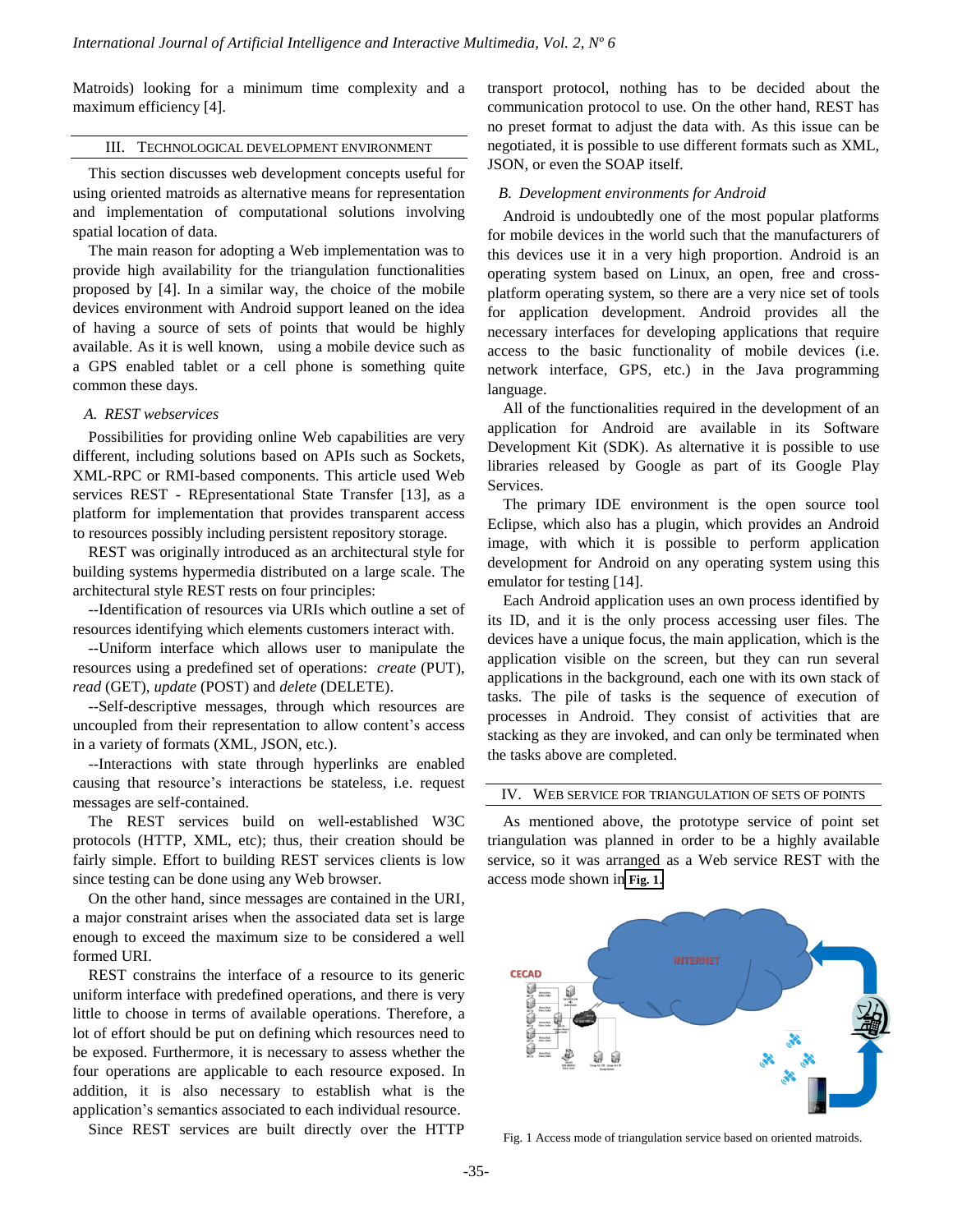The REST web service was deployed on GlassFish in the Center for High Performance Computing (CECAD) at *Francisco José de Caldas District University*. The service can be accessed from any mobile device connected to the internet via a provider of cellular mobile data, or discovered through a wireless network. The mobile device should have a good coverage of GPS satellites to guarantee a minimum level of accuracy and availability of geographical coordinates.

**Fig. 2** shows the components architecture diagram of the system following [15]. For a set of points obtained from the mobile device, it was created a REST server with two REST services from Entity Classes based on the repository defined on the service provided by Java Persistence. *ConjuntodepuntosFacadeREST* is a REST service responsible for generating a group ID of points per session triggered by a connected mobile device with the *read* operation (GET) enabled. This operation returns a list of points formed by a single point with identifier and coordinates dummy but with the new group ID. The reading based on identifier operation (GET {id}) for this REST service was also adapted to allow any connected client to obtain the associated set of points saved to the repository within a given time interval.



Fig. 2 Triangulation service based on oriented matroids architecture diagram.

*TriangulacionesFacadeREST* is a REST service created to get the possible triangulations from the current set of points. For this REST service, it was adapted the reading operation based on identifier (GET {id}). Thus, a connected client can request all possible triangulations at any time. For the calculation of the triangles, the REST service was supplemented with a thread responsible for carrying out the wrapper of the *points2triang* component of the software implemented by [4].

The legacy *points2triang* component receives the set of points by its standard input and delivers the calculated triangulations (if it is possible to find any) by its standard output. In order to enable the communication between this component and *TriangulacionesFacadeREST* service, the standard input and output of the component was respectively redirected from and to two auxiliary files. The former is created by the REST service with the coordinate transformation (from the geographic system coordinates to Transversal Mercator) of the points set that the mobile client provide. The latter is generated by the legacy component and used by feed backing the *TriangulacionesFacadeREST*. (Fig. 2) Triangulation service based on oriented matroids are<br>higher and the content of the possible triangulations from the current set of points,<br>and the possible triangulations from the current set of points,<br>and the po

Finally, *TriangulacionesFacadeREST* returns back to the mobile client a set of edges for the different possible triangulations associated with the set of points in a session with a client.

The client was implemented based on asynchronous tasks in order to reduce the complexity of the main thread and prevent application crashes.

As mentioned above, the client was developed for the Android system using the API provided by Google Play Services to get coordinates obtained from the receiving device's GPS.

## V.TOOLS

This section describes tools used for implementation of the prototype.

## *A. Building of the web service*

The Netbeans IDE was used for the construction of the web service (WS-Rest), following a six-step procedure:

--Creation of tables *ConjuntoDePuntos* and *Triangulaciones*.

--Creation of a new project and addition of connection drivers to the database in Derby.



Fig. 3 Entity classes class diagram.

--Creation of a resource (persistent entity) for each table in the database (**Fig. 3**).

--Creation of *ConjuntodepuntosFacadeREST* and *TriangulacionesFacadeREST* REST Web services for each Entity Class created in the previous step (**Fig. 4**).

--Creation of methods that implement the REST operations that will be used in each REST service created. The *ConjuntodepuntosFacadeREST* class is adapted using the *find* (GET {id}) and *findAll* (GET) methods. The *TriangulacionesFacadeREST* class is adapted using the *find*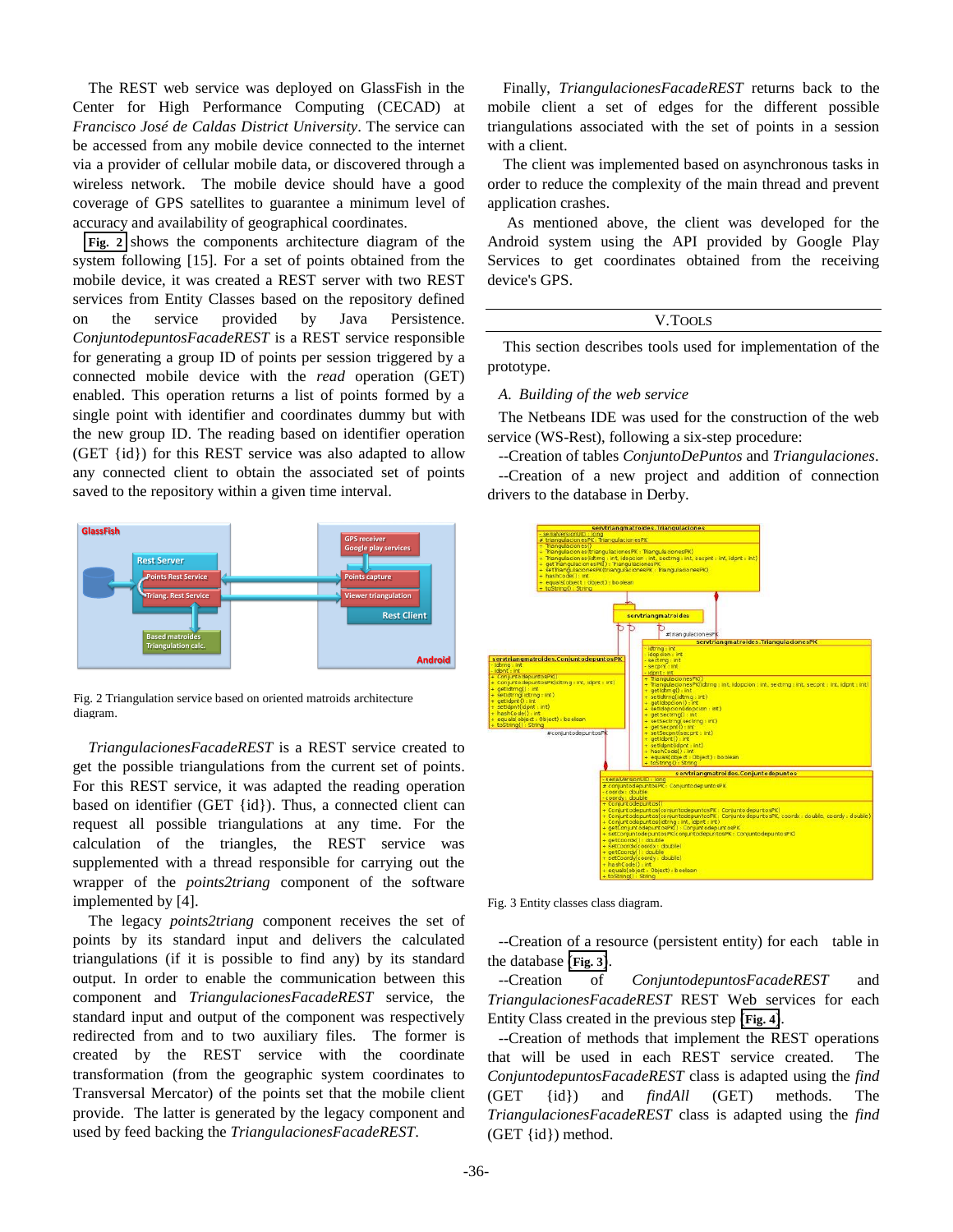--Creation of the *Trng* class for the Wrapper of the legacy component responsible for carrying out the triangulation based on the oriented matroid associated to the set of points.

The REST services were available at a public URL allocated by the CECAD of the District University.



Fig. 4 Services class diagram.

## *B. Building of the Android (WS-Res) client*

For the construction of the Android client providing access to the web service (WS-Rest), following tools were used: Eclipse IDE, the Android Development Tools (ADT) plugin for Eclipse and the Android SDK. Steps for the installation of the mentioned tools were as follows:

--Installing the Eclipse IDE, downloading it from the URL *http://www.eclipse.org/downloads/*. The installation is doing by simple unzip of the downloaded file and run the eclipse program from the eclipse folder.

--Installing the SDK Android available from the URL *http://developer.android.com/sdk/index.html*. After downloading the Android SDK, the installer was run, specifying a path to the JDK. Then, it was needed, through the SDK Manager, to install the "*Android SDK Platform-tools*", "*Android 4.3 (18 API)*" and "*Android 2.2 (8 API)*" platform, and extra "*Android Support Library*" package.

--It was also necessary to create an environment for Android emulation, using the AVD (*Android Virtual Device*) manager of the Android SDK. This emulated environment is useful for test development for Android without using an actual mobile device.

--To complete the tools installation it was necessary to install the *Plugin Android Development Tools* (ADT) for Eclipse using the option "*Install New Software of Eclipse*", providing the URL *https://dl-ssl.google.com/android/eclipse/*, and selecting the two *Developer Tools* and *NDK Plugins* packages.

--Once the software tools were installed, the Android application project in Eclipse and the layout of the GUI client were created.

To support all of the required functionality, it was necessary to make the main activity (*MainActivity*) to extend the *FragmentActivity* class and to implement *ConnectionCallbacks* and *OnConnectionFailedListener* interfaces of the *GooglePlayServicesClient* package, as well as the *LocationListener* interface of the package *com.google.android.gms.location* (**Fig. 5**).



Fig. 5 Client class diagram.

## VI. PROTOTYPE TEST

For interaction with the points set triangulation REST service, four asynchronous tasks were defined.

-- A task to obtain the ID of the points set associated with the session initiated by the client; this task starts from the *onCreate* method of the main activity class (**Fig. 6**).

| Localización Android                                                      |                | E         |
|---------------------------------------------------------------------------|----------------|-----------|
| Posición Actual:<br>$-74.13896260000000$                                  |                |           |
| 4,77691270000000                                                          |                |           |
|                                                                           | Guardar punto  |           |
|                                                                           | Mostrar puntos |           |
|                                                                           | Triangular     |           |
| Información adicional<br>Numero de grupo de triangulación asignado es: 19 |                |           |
|                                                                           | Connected      |           |
|                                                                           |                | ₩ 4:23781 |

Fig. 6 Triangulation ID assigned on client interface starting.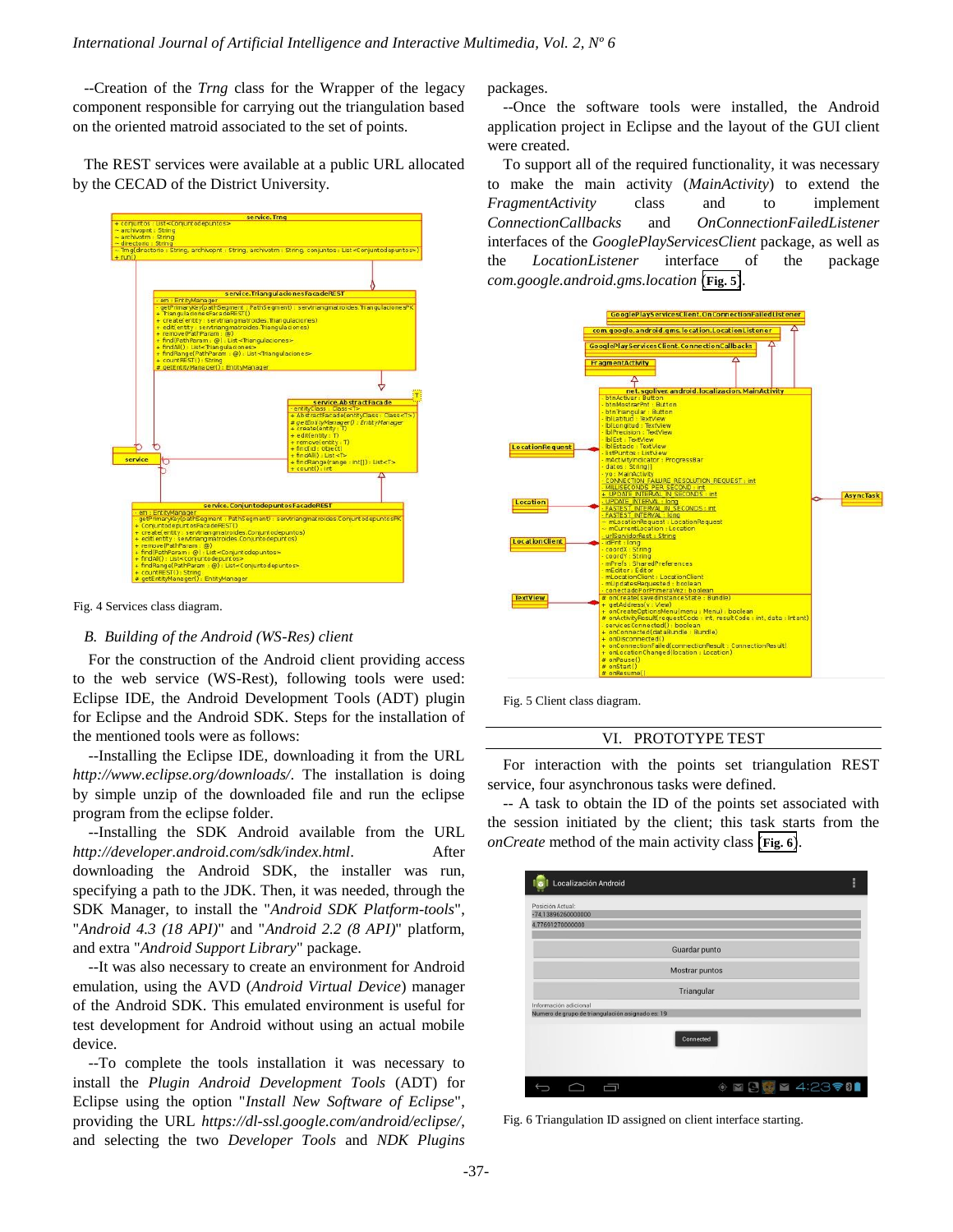--When an *onLocationChanged* event is thrown by the Google Play Services software component, a popup message is put on the user interface whit the geographic coordinates provided by the GPS device and the client component put them in the Posición Actual controls zone ().

| Localización Android                                                      | H |
|---------------------------------------------------------------------------|---|
| Posición Actual:                                                          |   |
| $-74,13895780000000$                                                      |   |
| 4,77692220000000                                                          |   |
| Guardar punto                                                             |   |
| Mostrar puntos                                                            |   |
| Triangular                                                                |   |
| Información adicional<br>Numero de grupo de triangulación asignado es: 19 |   |
| Updated Location: 4,77692220000000,-74,13895780000000                     |   |
| $4.24 \,$ $\circ$ 0<br>K. J                                               |   |

Fig. 7 Detection of Updated Location events on the user interface.

--A second task for the insertion of the point selected by the user (through the action of the "*Guardar punto*" button on the user interface) provided by the GPS receiver and displayed in the user interface in the field "*Posición actual*" (**Fig. 8**).

| Localización Android                                       | H |
|------------------------------------------------------------|---|
| Posición Actual:<br>-74,13895780000000<br>4,77692220000000 |   |
| Punto# 0 insertado OK.                                     |   |
| Guardar punto                                              |   |
| Mostrar puntos                                             |   |
| Triangular                                                 |   |
| Información adicional                                      |   |
| Numero de grupo de triangulación asignado es: 19           |   |
|                                                            |   |
| <b>642580</b>                                              |   |

Fig. 8 Storage by the service using the user interface.

--A third task for obtaining the set of points stored so far from the REST service (through the action of the "*Muestre puntos*" button of the user interface) (**Fig. 9**).

| Posición Actual:                                                          |                       |  |
|---------------------------------------------------------------------------|-----------------------|--|
| $-74.13895780000000$                                                      |                       |  |
| 4,77692220000000                                                          |                       |  |
| Punto# 0 insertado OK.                                                    |                       |  |
|                                                                           | Guardar punto         |  |
|                                                                           | <b>Mostrar puntos</b> |  |
|                                                                           | Triangular            |  |
| Información adicional<br>Numero de grupo de triangulación asignado es: 19 |                       |  |
| $[19:0]$ -> (-74.1389578,4.7769222)                                       |                       |  |
|                                                                           |                       |  |

Fig. 9 Stored Points set provided by the service.

--Finally, a task to obtain the edges of the possible triangulations reachable from the saved set of points. Both the list of points and the edges of the possible triangulations are presented in the *ListView* that is shown at the bottom of the user interface.

| Localización Android                                                      | H |
|---------------------------------------------------------------------------|---|
| Posición Actual:                                                          |   |
| $-74,13895190000000$<br>4,77690710000000                                  |   |
| Punto# 3 insertado OK.                                                    |   |
| Guardar punto                                                             |   |
| Mostrar puntos                                                            |   |
| Triangular                                                                |   |
| Información adicional<br>Numero de grupo de triangulación asignado es: 19 |   |
| $[19:0]$ -> (-74.1389578,4.7769222)                                       |   |
| $[19:1]$ -> (-74.1389742,4.7769532)                                       |   |
| $[19:2]$ -> (-74.138957,4.7769189)                                        |   |
| $[19:3]$ -> (-74.1389519,4.7769071)                                       |   |
| [idtrng19:idopcion0sectrng0secpnt0idpnt0]                                 |   |
| [idtrng19:idopcion0sectrng0secpnt1idpnt1]                                 |   |
| [idtrng19:idopcion0sectrng0secpnt2idpnt2]                                 |   |
| [idtrng19:idopcion0sectrng2secpnt0idpnt1]                                 |   |
| [idtrng19:idopcion0sectrng2secpnt1idpnt2]                                 |   |
| [idtrng19:idopcion0sectrng2secpnt2idpnt3]                                 |   |
| [idtrng19:idopcion0sectrng4secpnt0idpnt0]                                 |   |
| [idtrng19:idopcion0sectrng4secpnt1idpnt2]                                 |   |
| [idtrng19:idopcion0sectrng4secpnt2idpnt3]                                 |   |
| [idtrng19:idopcion1sectrng0secpnt0idpnt0]                                 |   |
| [idtrng19:idopcion1sectrng0secpnt1idpnt1]                                 |   |
| [idtrng19:idopcion1sectrng0secpnt2idpnt3]                                 |   |
| ۰<br>4:283<br>N                                                           |   |

Fig. 10 Stored points set obtained from the service and its possible triangulations.

**Fig. 10** shows the user interface with four points provided by the mobile device (a Toshiba Excite 10 inches tablet with a wireless link) and their possible triangulations. For each possible triangulation (identified by *idopcion*), the triangle is shown (identified by *sectrn*). For each triangle the point sequence (indicated by *secpnt*) and the point's id (identified by *idpnt*) is shown. The test used four very near points only a few meters apart and in this case, the particular point's arrangement produced the only two possible triangulations in agreement with the based matroid combinatorial algorithm used.

Coordinate transformation from the original World Geodetic System (WGS-84) spatial reference system into the Transverse Mercator projection was conducted using the minimum latitude and longitude of the set of points as the *latitude of origin* and *central meridian* parameters. This spatial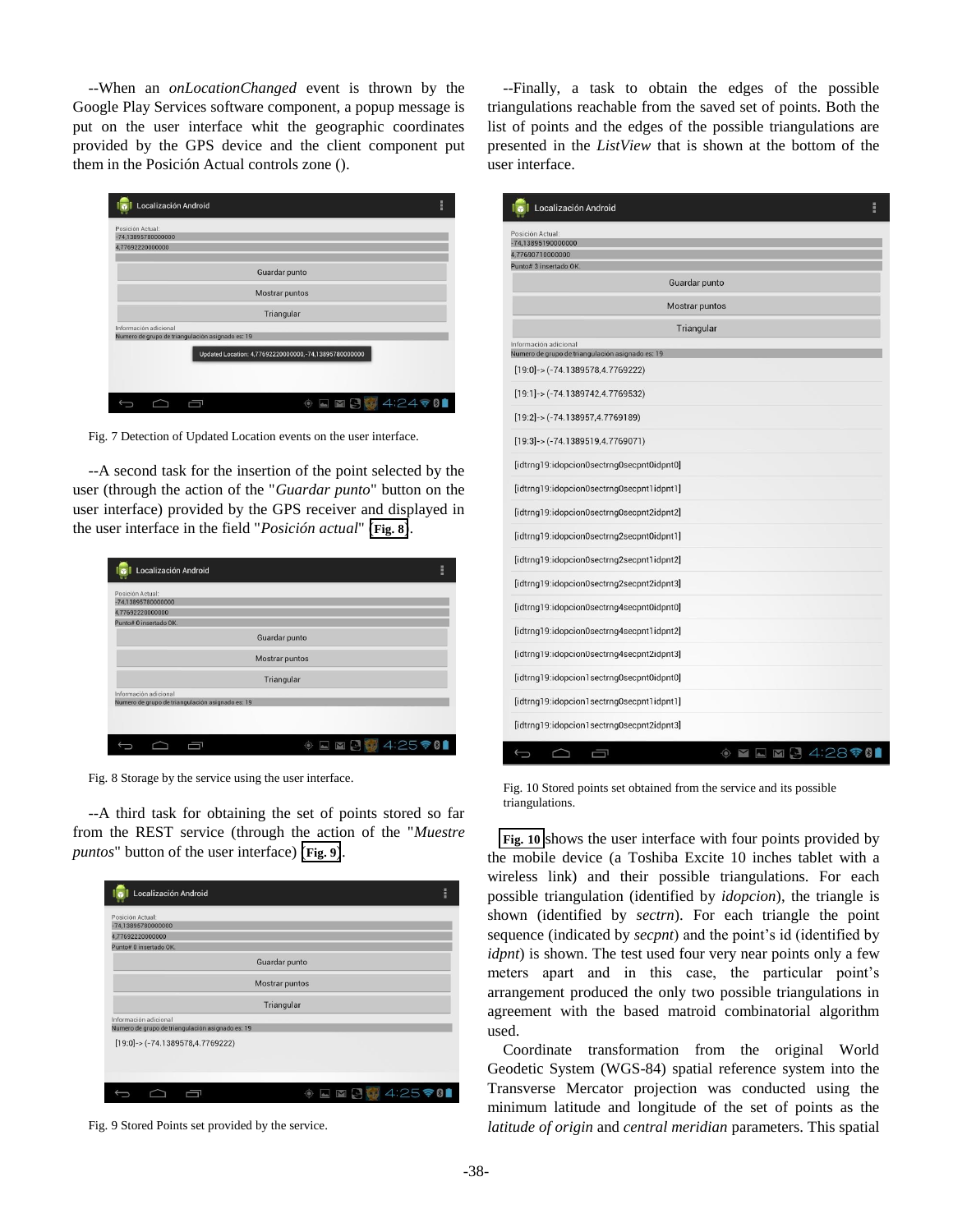coordinate's projection is needed as GPS receivers provide geographic coordinates.

The test was also conducted using a LG Optimus L7 Cell smartphone. The following explanation focuses on illustrating the REST's server side of this test. **TABLE I** shows the 12 points provided by the smartphone. These points were located at a farther distance than the points in the previous test.

| <b>TABLE I</b> |  |
|----------------|--|
|                |  |

| POINT SET LIST ON SERVICE SIDE                                       |
|----------------------------------------------------------------------|
| Geographic coordinates JSON format<br>World Geodetic System (WGS-84) |
| $[$ {"conjuntodepuntosPK":{"idtrng":23,"idpnt":0},                   |
| "coordx":-74.1465482,"coordy":4.7710368},                            |
| {"conjuntodepuntosPK": {"idtrng":23,"idpnt":1},                      |
| "coordx":-74.1429136,"coordy":4.7686211},                            |
| ${``conjuntodepuntosPK":{``idtrng":}23," idpnt":}2},$                |
| "coordx":-74.141702,"coordy":4.7678158},                             |
| ${``conjuntodepuntosPK":{``idtrng":}23,"idpnt":}3},$                 |
| "coordx":-74.13895, "coordy":4.7768594},                             |
| {"conjuntodepuntosPK": {"idtrng":23,"idpnt":4},                      |
| "coordx":-74.1328556,"coordy":4.7716231},                            |
| {"conjuntodepuntosPK": {"idtrng":23,"idpnt":5},                      |
| "coordx":-74.1354637,"coordy":4.7729735},                            |
| ${``conjuntodepuntosPK":} {``idtrng":} 23, {``idpnt":} 6},$          |
| "coordx":-74.1429136,"coordy":4.7686211},                            |
| ${``conjunto depuntosPK":{``idtrng":}23," idpnt":}7},$               |
| "coordx":-74.1366037,"coordy":4.7763712},                            |
| ${``conjuntodepuntosPK":{``idtrng":}23,"idpnt":8},$                  |
| "coordx":-74.1365644,"coordy":4.7764313},                            |
| {"conjuntodepuntosPK": {"idtrng":23,"idpnt":9},                      |
| "coordx":-74.1465482,"coordy":4.7710368},                            |
| ${``conjuntodepuntosPK":{``idtrng":}23",\n  'idpnt":}10{},$          |
| "coordx":-74.140837,"coordy":4.7762281},                             |
| {"conjuntodepuntos $PK$ ": {"idtrng":23,"idpnt":11},                 |
| "coordx":-74.1409072,"coordy":4.7760984}]                            |

The point primary key *conjuntodepuntosPK* is composed of the triangulation id *idtrng* and the point id *idpnt*. *coordx* and *coordy* are the point´s meridian and latitude respectively.

When the client mobile device asks to performing the triangulation, the original coordinates are projected as shown in **TABLE II**, using for this test the values *4.7678158* and *-74.1465482* (the minimums) as the *latitude of origin* and *central meridian* parameters respectively.

| <b>TABLE II</b><br>PROJECTED POINT SET LIST |              |          |  |
|---------------------------------------------|--------------|----------|--|
| Id                                          | X            | Y        |  |
| $\theta$                                    | 3561         | $\theta$ |  |
| 1                                           | 890          | 4032     |  |
| $\overline{c}$                              | $\mathbf{0}$ | 5376     |  |
| 3                                           | 10000        | 8429     |  |
| $\overline{4}$                              | 4210         | 15190    |  |
| 5                                           | 5703         | 12296    |  |
| 6                                           | 890          | 4032     |  |
| 7                                           | 9460         | 11031    |  |
| 8                                           | 9527         | 11075    |  |
| 9                                           | 3561         | $\theta$ |  |
| 10                                          | 9302         | 6335     |  |
| 11                                          | 9159         | 6257     |  |

The projected coordinates were scaled by a 10 factor.

**TABLE III** shows the legacy component result returned to the triangulation service REST.

| $[T[0]:=[0\rightarrow12,3:\{(0,1,2),\{0,2,3\},\{2,3,4\},\{3,4,7\},\{4,7,8\},\{3,7,8\},\{0,3,10\}\}];$<br>$[T[1] := [1 > 12, 3; \{0, 1, 2\}, \{0, 2, 3\}, \{2, 3, 4\}, \{3, 4, 7\}, \{4, 7, 8\}, \{3, 7, 8\}, \{3, 10, 11\},$<br>$\{0,10,11\}, \{0,3,11\}\}\;;$<br>$[T[2]:= [2 \rightarrow 12,3:\{ \{0,1,2\},\{0,2,3\},\{4,7,8\},\{3,7,8\},\{0,3,10\},\{2,4,7\},\{2,3,7\} \}];$<br>$[T[3]:=[3\rightarrow12,3:\{(0,2,3),\{2,3,4\},\{3,4,7\},\{4,7,8\},\{3,7,8\},\{0,3,10\},\{0,2,6\}\}];$<br>$[T[4] := [4 \rightarrow 12,3:\{(2,3,4),\{3,4,7\},\{4,7,8\},\{3,7,8\},\{0,3,10\},\{1,2,3\},\{0,1,3\} \}];$<br>$[T[5] := [5 \rightarrow 12, 3 \cdot \{ \{ 0, 1, 2 \}, \{ 3, 4, 7 \}, \{ 4, 7, 8 \}, \{ 3, 7, 8 \}, \{ 0, 3, 10 \}, \{ 0, 3, 4 \}, \{ 0, 2, 4 \} \}];$<br>$[T[6]:=[6->12,3;\{(0,1,2),\{0,2,3\},\{2,3,4\},\{0,3,10\},\{3,4,8\}\}];$<br>$[T[7]:=[7-12,3:\{(2,3,4),\{3,4,7\},\{4,7,8\},\{3,7,8\},\{1,2,9\},\{2,3,9\},\{3,9,10\}\}];$<br>$[T[8] := [8 \rightarrow 12,3; \{0,1,2\}, \{0,2,3\}, \{3,4,7\}, \{4,7,8\}, \{3,7,8\}, \{0,3,10\}, \{3,4,5\}, \{2,4,5\},$<br>${2,3,5}$ }}];]<br>$[T[9]:=]9->12,3:\{(0,1,2), (2,3,4), (3,4,7), (4,7,8), (3,7,8), (2,3,10), (0,2,10)\}$ ;<br>$[T[514] := [514 - 212, 3; \{0, 1, 2\}, \{0, 2, 10\}, \{2, 4, 8\}, \{3, 8, 10\}, \{2, 8, 10\}\}],$<br>$[T[515] := [515 - 12, 3; \{\{0, 1, 2\}, \{2, 4, 5\}, \{2, 3, 10\}, \{0, 2, 10\}, \{2, 3, 8\}, \{4, 5, 8\}, \{2, 5, 8\}\}]$ ;<br>$[T[516] := [516 - 512, 3; \{4, 7, 8\}, \{3, 7, 8\}, \{2, 4, 7\}, \{3, 9, 10\}, \{1, 3, 9\}, \{1, 3, 7\}, \{1, 2, 7\}\}]$ ;<br>$[T[517] := [517 - 512, 3; \{\{3, 4, 7\}, \{4, 7, 8\}, \{3, 7, 8\}, \{3, 10, 11\}, \{0, 10, 11\}, \{1, 2, 3\}, \{3, 4, 5\},$<br>${2,4,5}, {2,3,5}, {0,1,11}, {1,3,11}];$<br>$[T[518] := [518 - 212, 3; \{\{3, 4, 7\}, \{4, 7, 8\}, \{3, 7, 8\}, \{3, 10, 11\}, \{1, 2, 3\}, \{3, 4, 5\}, \{2, 4, 5\},$<br>${2,3,5}, {1,3,9}, {9,10,11}, {3,9,11}$ ];<br>$[T[519]:=[519->12,3:\{\{3,4,7\},\{4,7,8\},\{3,7,8\},\{3,10,11\},\{0,10,11\},\{0,3,11\},$<br>$\{0,1,3\}, \{3,4,5\}, \{2,4,5\}, \{1,3,5\}, \{1,2,5\}\};$<br>$[T[520]:=[520-12,3:\{\{3,4,7\},\{4,7,8\},\{3,7,8\},\{3,10,11\},\{0,10,11\},\{0,3,11\},$<br>$\{0,2,6\}, \{3,4,5\}, \{2,4,5\}, \{0,3,5\}, \{0,2,5\}\}\$<br>$[T[521]:=[521->12,3:\{(0,1,2),\{3,7,8\},\{0,3,10\},\{0,2,4\},\{3,5,7\},\{0,3,5\},\{0,4,5\},$ | <b>TABLE III</b><br>THE LEGACY COMPONENT RESULT |
|------------------------------------------------------------------------------------------------------------------------------------------------------------------------------------------------------------------------------------------------------------------------------------------------------------------------------------------------------------------------------------------------------------------------------------------------------------------------------------------------------------------------------------------------------------------------------------------------------------------------------------------------------------------------------------------------------------------------------------------------------------------------------------------------------------------------------------------------------------------------------------------------------------------------------------------------------------------------------------------------------------------------------------------------------------------------------------------------------------------------------------------------------------------------------------------------------------------------------------------------------------------------------------------------------------------------------------------------------------------------------------------------------------------------------------------------------------------------------------------------------------------------------------------------------------------------------------------------------------------------------------------------------------------------------------------------------------------------------------------------------------------------------------------------------------------------------------------------------------------------------------------------------------------------------------------------------------------------------------------------------------------------------------------------------------------------------------------------------------------------------------------------------------------------------------------------------------------------------------------------------------------------------------------------------------------------------------------|-------------------------------------------------|
|                                                                                                                                                                                                                                                                                                                                                                                                                                                                                                                                                                                                                                                                                                                                                                                                                                                                                                                                                                                                                                                                                                                                                                                                                                                                                                                                                                                                                                                                                                                                                                                                                                                                                                                                                                                                                                                                                                                                                                                                                                                                                                                                                                                                                                                                                                                                          |                                                 |
|                                                                                                                                                                                                                                                                                                                                                                                                                                                                                                                                                                                                                                                                                                                                                                                                                                                                                                                                                                                                                                                                                                                                                                                                                                                                                                                                                                                                                                                                                                                                                                                                                                                                                                                                                                                                                                                                                                                                                                                                                                                                                                                                                                                                                                                                                                                                          |                                                 |
|                                                                                                                                                                                                                                                                                                                                                                                                                                                                                                                                                                                                                                                                                                                                                                                                                                                                                                                                                                                                                                                                                                                                                                                                                                                                                                                                                                                                                                                                                                                                                                                                                                                                                                                                                                                                                                                                                                                                                                                                                                                                                                                                                                                                                                                                                                                                          |                                                 |
|                                                                                                                                                                                                                                                                                                                                                                                                                                                                                                                                                                                                                                                                                                                                                                                                                                                                                                                                                                                                                                                                                                                                                                                                                                                                                                                                                                                                                                                                                                                                                                                                                                                                                                                                                                                                                                                                                                                                                                                                                                                                                                                                                                                                                                                                                                                                          |                                                 |
|                                                                                                                                                                                                                                                                                                                                                                                                                                                                                                                                                                                                                                                                                                                                                                                                                                                                                                                                                                                                                                                                                                                                                                                                                                                                                                                                                                                                                                                                                                                                                                                                                                                                                                                                                                                                                                                                                                                                                                                                                                                                                                                                                                                                                                                                                                                                          |                                                 |
|                                                                                                                                                                                                                                                                                                                                                                                                                                                                                                                                                                                                                                                                                                                                                                                                                                                                                                                                                                                                                                                                                                                                                                                                                                                                                                                                                                                                                                                                                                                                                                                                                                                                                                                                                                                                                                                                                                                                                                                                                                                                                                                                                                                                                                                                                                                                          |                                                 |
|                                                                                                                                                                                                                                                                                                                                                                                                                                                                                                                                                                                                                                                                                                                                                                                                                                                                                                                                                                                                                                                                                                                                                                                                                                                                                                                                                                                                                                                                                                                                                                                                                                                                                                                                                                                                                                                                                                                                                                                                                                                                                                                                                                                                                                                                                                                                          |                                                 |
|                                                                                                                                                                                                                                                                                                                                                                                                                                                                                                                                                                                                                                                                                                                                                                                                                                                                                                                                                                                                                                                                                                                                                                                                                                                                                                                                                                                                                                                                                                                                                                                                                                                                                                                                                                                                                                                                                                                                                                                                                                                                                                                                                                                                                                                                                                                                          |                                                 |
|                                                                                                                                                                                                                                                                                                                                                                                                                                                                                                                                                                                                                                                                                                                                                                                                                                                                                                                                                                                                                                                                                                                                                                                                                                                                                                                                                                                                                                                                                                                                                                                                                                                                                                                                                                                                                                                                                                                                                                                                                                                                                                                                                                                                                                                                                                                                          |                                                 |
|                                                                                                                                                                                                                                                                                                                                                                                                                                                                                                                                                                                                                                                                                                                                                                                                                                                                                                                                                                                                                                                                                                                                                                                                                                                                                                                                                                                                                                                                                                                                                                                                                                                                                                                                                                                                                                                                                                                                                                                                                                                                                                                                                                                                                                                                                                                                          |                                                 |
|                                                                                                                                                                                                                                                                                                                                                                                                                                                                                                                                                                                                                                                                                                                                                                                                                                                                                                                                                                                                                                                                                                                                                                                                                                                                                                                                                                                                                                                                                                                                                                                                                                                                                                                                                                                                                                                                                                                                                                                                                                                                                                                                                                                                                                                                                                                                          |                                                 |
|                                                                                                                                                                                                                                                                                                                                                                                                                                                                                                                                                                                                                                                                                                                                                                                                                                                                                                                                                                                                                                                                                                                                                                                                                                                                                                                                                                                                                                                                                                                                                                                                                                                                                                                                                                                                                                                                                                                                                                                                                                                                                                                                                                                                                                                                                                                                          |                                                 |
|                                                                                                                                                                                                                                                                                                                                                                                                                                                                                                                                                                                                                                                                                                                                                                                                                                                                                                                                                                                                                                                                                                                                                                                                                                                                                                                                                                                                                                                                                                                                                                                                                                                                                                                                                                                                                                                                                                                                                                                                                                                                                                                                                                                                                                                                                                                                          |                                                 |
|                                                                                                                                                                                                                                                                                                                                                                                                                                                                                                                                                                                                                                                                                                                                                                                                                                                                                                                                                                                                                                                                                                                                                                                                                                                                                                                                                                                                                                                                                                                                                                                                                                                                                                                                                                                                                                                                                                                                                                                                                                                                                                                                                                                                                                                                                                                                          |                                                 |
|                                                                                                                                                                                                                                                                                                                                                                                                                                                                                                                                                                                                                                                                                                                                                                                                                                                                                                                                                                                                                                                                                                                                                                                                                                                                                                                                                                                                                                                                                                                                                                                                                                                                                                                                                                                                                                                                                                                                                                                                                                                                                                                                                                                                                                                                                                                                          |                                                 |
|                                                                                                                                                                                                                                                                                                                                                                                                                                                                                                                                                                                                                                                                                                                                                                                                                                                                                                                                                                                                                                                                                                                                                                                                                                                                                                                                                                                                                                                                                                                                                                                                                                                                                                                                                                                                                                                                                                                                                                                                                                                                                                                                                                                                                                                                                                                                          |                                                 |
|                                                                                                                                                                                                                                                                                                                                                                                                                                                                                                                                                                                                                                                                                                                                                                                                                                                                                                                                                                                                                                                                                                                                                                                                                                                                                                                                                                                                                                                                                                                                                                                                                                                                                                                                                                                                                                                                                                                                                                                                                                                                                                                                                                                                                                                                                                                                          |                                                 |
|                                                                                                                                                                                                                                                                                                                                                                                                                                                                                                                                                                                                                                                                                                                                                                                                                                                                                                                                                                                                                                                                                                                                                                                                                                                                                                                                                                                                                                                                                                                                                                                                                                                                                                                                                                                                                                                                                                                                                                                                                                                                                                                                                                                                                                                                                                                                          |                                                 |
|                                                                                                                                                                                                                                                                                                                                                                                                                                                                                                                                                                                                                                                                                                                                                                                                                                                                                                                                                                                                                                                                                                                                                                                                                                                                                                                                                                                                                                                                                                                                                                                                                                                                                                                                                                                                                                                                                                                                                                                                                                                                                                                                                                                                                                                                                                                                          |                                                 |
|                                                                                                                                                                                                                                                                                                                                                                                                                                                                                                                                                                                                                                                                                                                                                                                                                                                                                                                                                                                                                                                                                                                                                                                                                                                                                                                                                                                                                                                                                                                                                                                                                                                                                                                                                                                                                                                                                                                                                                                                                                                                                                                                                                                                                                                                                                                                          |                                                 |
|                                                                                                                                                                                                                                                                                                                                                                                                                                                                                                                                                                                                                                                                                                                                                                                                                                                                                                                                                                                                                                                                                                                                                                                                                                                                                                                                                                                                                                                                                                                                                                                                                                                                                                                                                                                                                                                                                                                                                                                                                                                                                                                                                                                                                                                                                                                                          | ${4,5,8}, {5,7,8}$ }};                          |

The point primary key *conjuntodepuntosPK* is composed of the triangulation id *idtrng* and the point id *idpnt*. *coordx* and *coordy* are the point´s meridian and latitude respectively.

In this case, the particular point's arrangement produced 521 triangulations (all the possible ones). TABLE III shows only the result's head and tail. Each possible triangulation takes no more than the point id's as the process uses only the point set combinatorial structure.

Finally, the four last triangles of the last possible